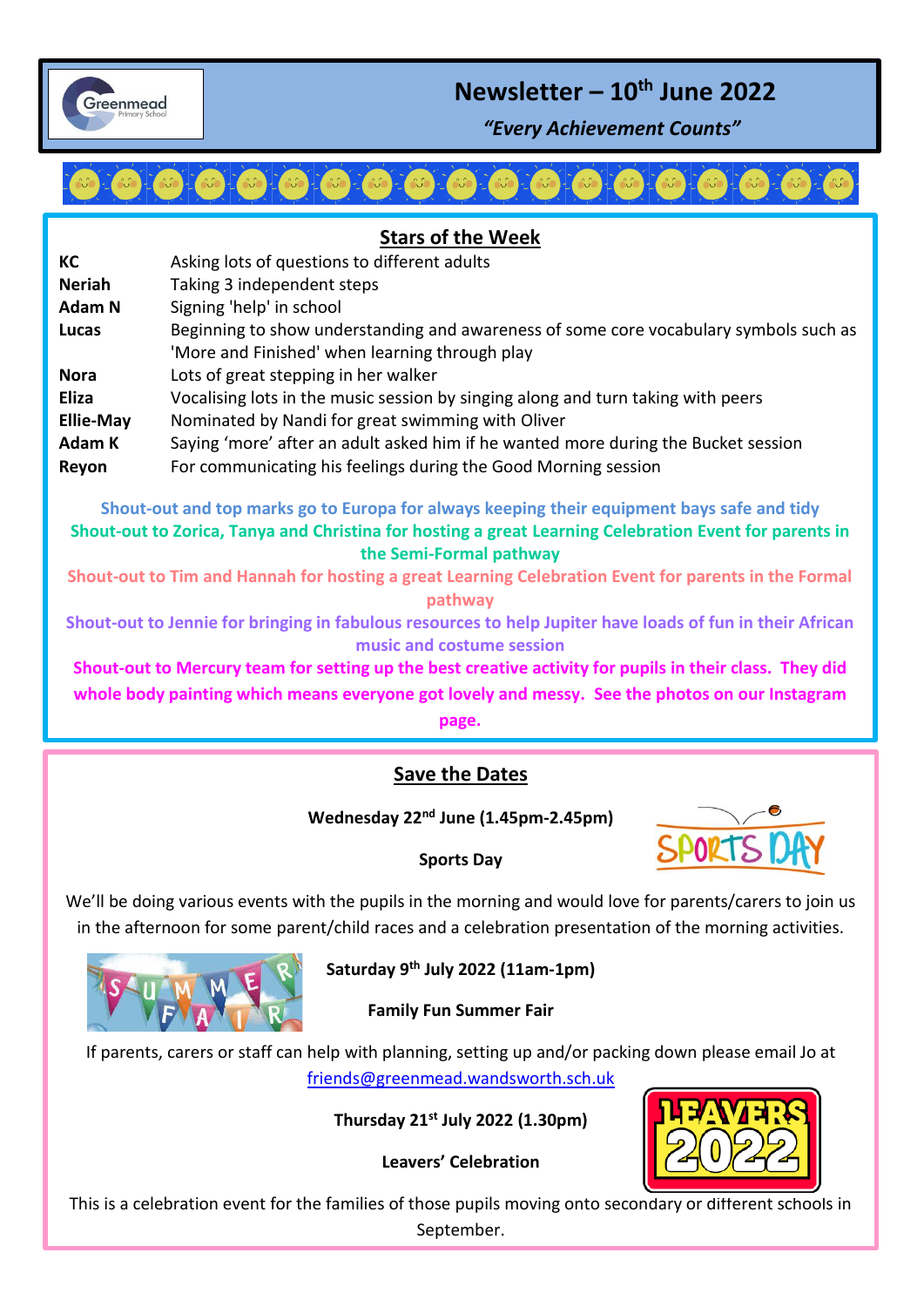## **Key Diary Dates**

**Sensory Learning Celebration for Parents** Tuesday 14<sup>th</sup> June

**Sports Day** Wednesday 22<sup>nd</sup> June (1.45-2.45pm)

**Spring/Summer Evaluated IEPs to be sent home** Thursday 23rd June

> **INSET day (no school for pupils)** Friday 24th June

**Additional school closure in lieu of Queen's Jubilee (no school for pupils or staff)** Friday 1st July

**Summer-Autumn IEPs to be sent home** Friday 8th July

> **Summer Fair with Ronald Ross** Saturday  $9^{th}$  July (11am-1pm)

**Parent/Teacher Evenings with End of Year Reports** Monday 11<sup>th</sup> and Tuesday 12<sup>th</sup> July

> **Leavers' Celebration** Thursday  $21^{st}$  July (1.30pm)

**End of term (1pm finish for pupils)** Friday 22nd July

## **Curriculum Theme**

We've decided to continue our theme from last half term on **Africa.** Last half term our focus was more on habitats in Africa and this half term we are focusing more on using maps, African traditions, festival, music, food and art.

You'll find more details on the curriculum maps sent out to you today in your child's home/school bags.





## **Wandsworth Arts Fringe**



Starting this weekend for two weeks across Wandsworth. For a full list of programmes and how to book go **wandsworthfringe.com**

#### **There are free tickets for carers**

There are family shows at theatres, family fun days, creative workshops for children and dance performances.

Our pupils love live music and theatre so I hope there is something for everyone!